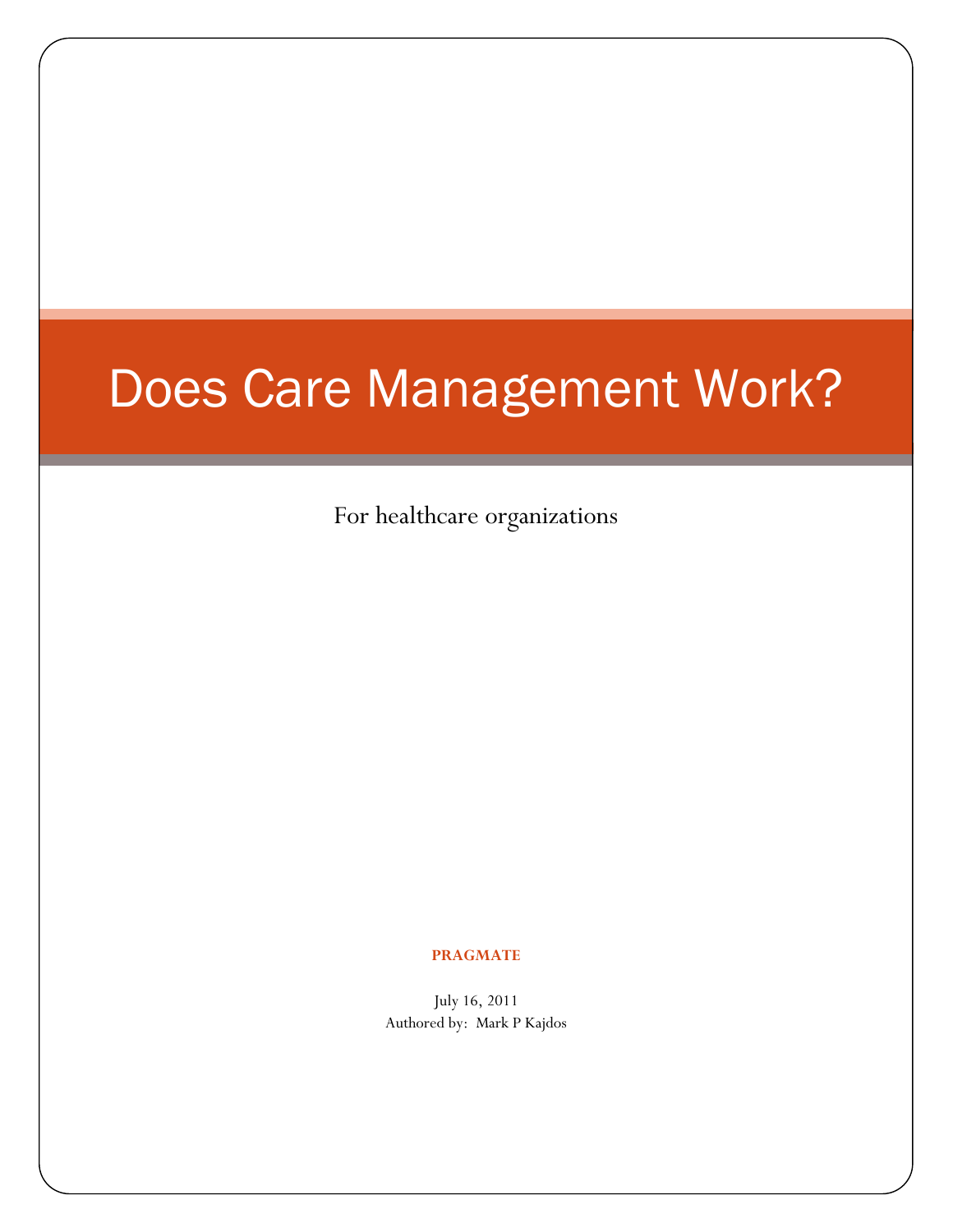## Does Care Management Work?

#### For healthcare organizations

### Introduction

Assumption that managed health care decreases overall costs is accepted by most health care managers. This acceptance is intuitive since we all know that many diseases are first asymptomatic and change in condition now can prevent more expensive symptoms later. However, do we have data that show that costs of prevention or disease management result in equivalent savings?

The purpose of this article is not to discuss whether prevention and disease management result in better healthcare and lower costs. Its purpose is to outline methodology that can translate empiric data readily available in a health plan into form that supports objective impact analysis of care management and prevention programs. The program is the term used throughout the article to define group of care management or prevention activities.

The premise of this article is that some methods work better than others and that same methods work differently under different circumstances – programs that work in one environment may not work in other. Focus of this article is on methods that can be used to find the prevention and disease management methods that work in your healthcare organization.

Analysis of health care costs is based on statistics comparing groups of individuals. This article will outline the statistical concepts used in evaluation to the extent needed to illustrate the theory behind the methodology.

The HEDIS (Healthcare Effectiveness Data and Information Set) developed by NCQA® is widely used collection of measures that are mandatory for health plans serving Medicare. The methodologies and approach used in defining and computing the HEDIS measures represent useful framework that can be used to measure actual impact of meeting the measures on cost and quality of healthcare.

This article explains concepts, configuration, and computation that can help health plan to determine which measures are effective in its specific environment. The health plan using this methodology can then see which measures deliver the best results and have the data to support the analysis.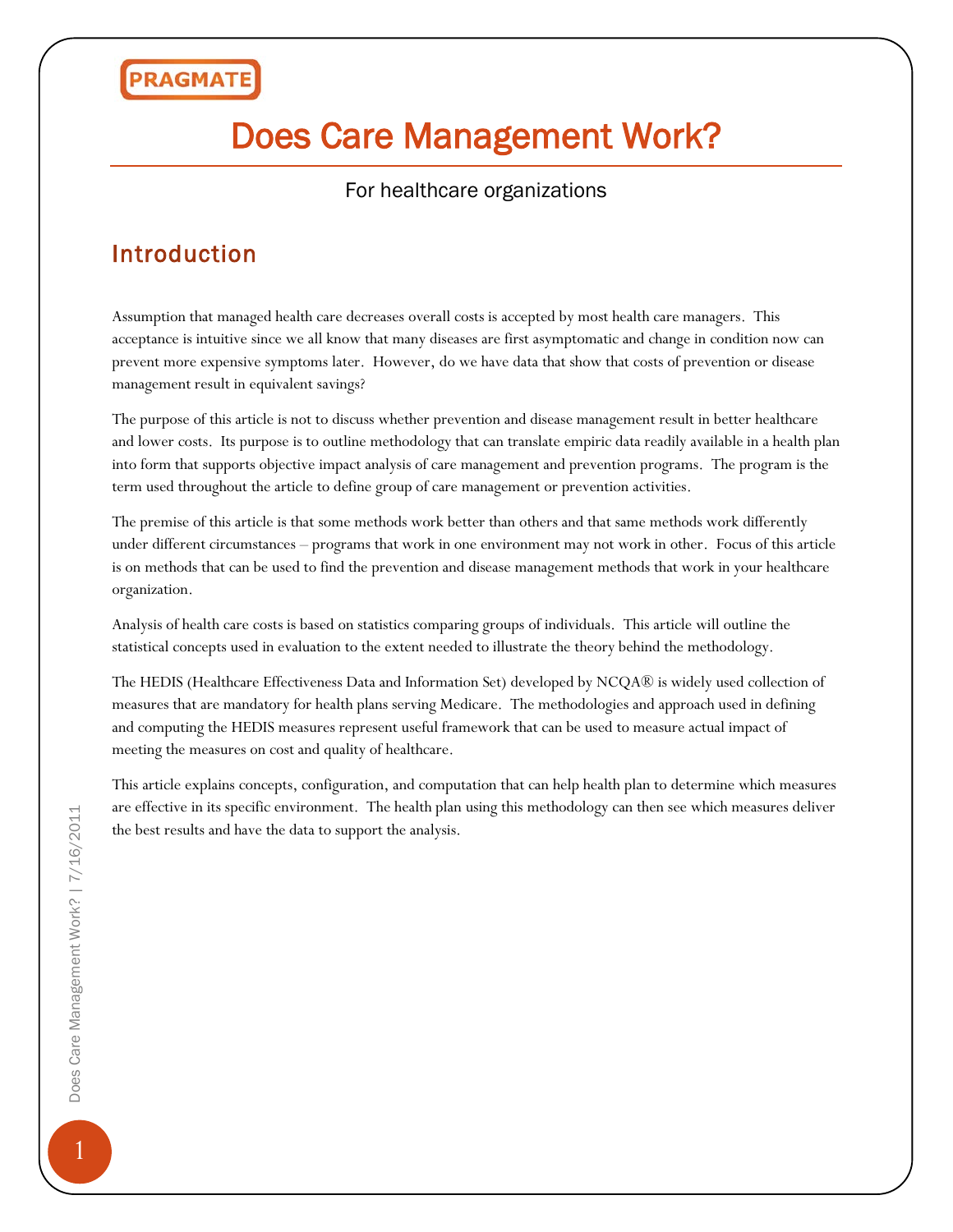### Concepts of Cost Measurement

The cost measurement in healthcare is challenging. While it is relatively easy to know how much we spent using claim history (subject to IBNR - Incurred but not received ratios), it is not easy to draw useful conclusions. Like any statistical analysis of complex environment, the analysis of the cost is subject to limitations and requires reliance on a judgment of those who design the process and perform the analysis.

Important aspects of the cost measurement are: computing costs in PMPM units, Eligibility criteria, Outliers, and Time Factor.

#### PMPM Use

The costs incurred in health care are function of number of members and enrollment duration. The basis for estimating the cost (and determining the premiums) is PMPM (Per member per month) cost estimates of various parts (tiers) of coverage. For example: the primary care estimate may be based on \$10 PMPM. Therefore, the costs of primary care for population of 100 people will be estimated to be \$1,200 per year.

The computation of estimated cost is quite complex and will not be covered here. The important is that any analysis of the costs needs to be based on PMPM value.

#### **Eligibility**

In order to measure costs of a group, the group must be identified by eligibility criteria. Only members that are eligible will be included in the measurement. The eligibility criteria may include gender, age range, and condition. The control sample (group of members) represents all eligible individuals and the program sample is the subset that is enrolled in the program.

In statistical terms, the eligibility defines a sample. This is specifically important when we want to find out whether certain program worked – the control includes any member meeting eligibility criteria and program value focuses only on members of the same eligibility criteria enrolled in the specific program.

#### **Exclusions**

Exclusions are needed to exclude otherwise eligible members from computation. The reasons for exclusion may be many and need to be applied equally to both control and specific program groups. For example: if a member suffered accident causing high claim costs and the accident is not related to the desired analysis, the member may be excluded from consideration.

All exclusions need to be clearly documented and must be considered when evaluating the results.

#### **Outliers**

Outliers may be individual claims that do not belong to the consideration. Outliers are similar to Exclusions and are used for similar reasons – specifying a group of claims as outliers allows the user to keep the member eligible and only remove certain claims from cost computation.

All outliers need to be clearly documented and must be considered when evaluating the results.

#### Time factor

All cost and eligibility events occur in time. The term "measurement period" best describes the time factor. The measurement period is simply beginning and ending date for measurements and eligibility. Choosing proper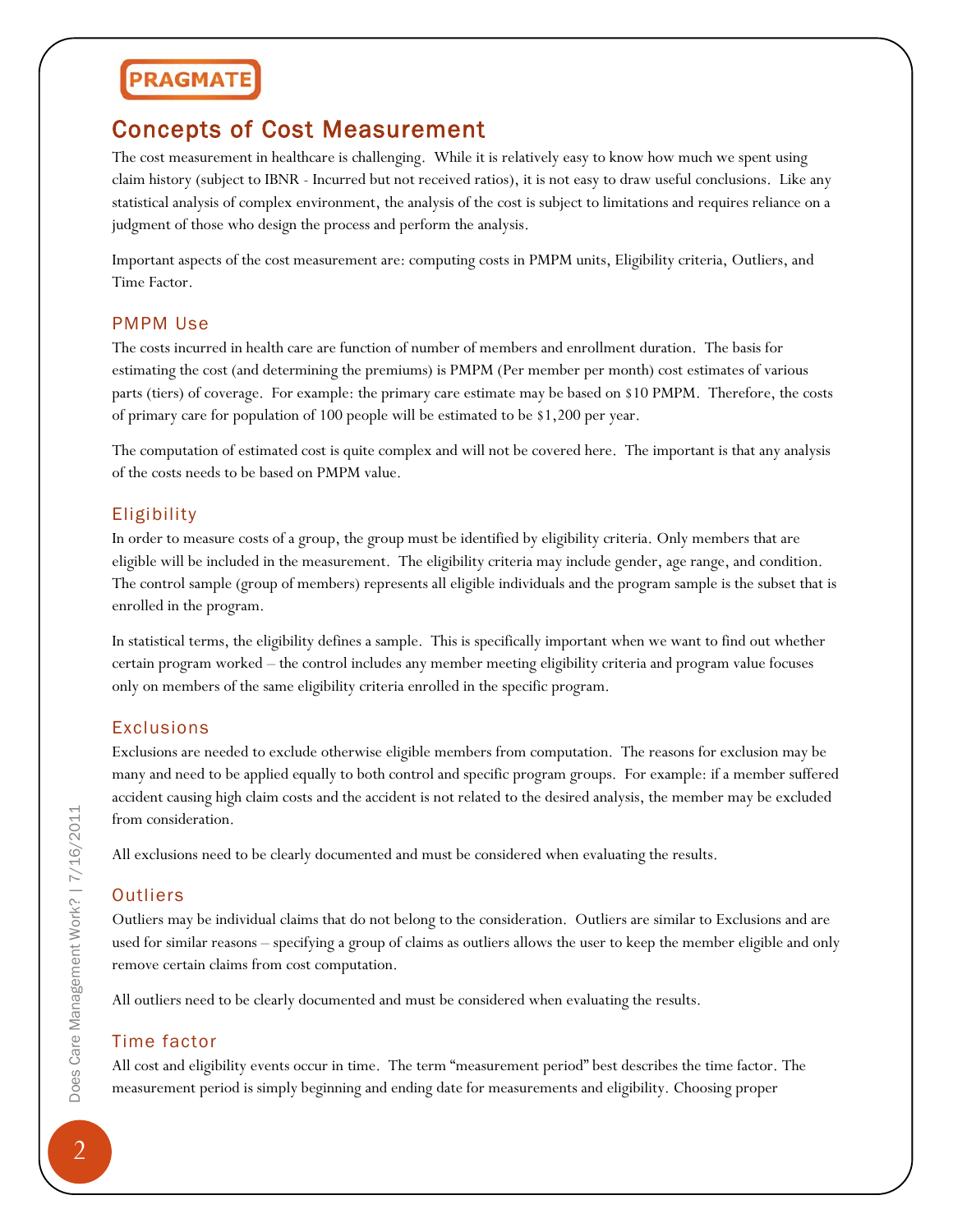measurement period is important for credible results. There are several aspects of measurement period – there are: length and position of time covered, handling of gaps in coverage, percentage of claim costs incurred, and the time it takes for the program activities to have impact on costs.

#### Length, Position, and Impact

Typically the duration of the measurement period is set at most for 2 years for the control population and should cover the effect lag for each measured program. The time parameters may have profound effect on the computation results and the operator may need to reposition the time frame to properly show the results.

#### Gaps in Coverage

The typical HEDIS gap in eligibility requirement is that no member included in the computation should have gap in coverage in excess of 45 days. The reason for this limit is that there should be sufficient number of member months included for each member during the measurement period.

#### Incurred but not received (IBNR)

The percentage of the claims received is applicable for measurement period with recent ending date (less than 6 months since most plans use 180 days as the time limit for submitting claim). The IBNR ratios reflect the fact that the claims are received over period of time – for example: only 30% is received on the same month, 50% on second month, and so on. The percentages should be obtained from accounting department of the health plan where it is typically used to estimate monthly costs.

The nature of the program influences the measurement period – both in length and in start time. Many programs are designed with certain expectations. For example: if we expect to shorten hospital stay by managing chronic diseases in the population in that condition, we need to make a judgment call indicating that the effects should appear in 6 months. The consideration for this time is the expected effect lag – number of months from the beginning of activity when the effect is expected.

### Configuration

As apparent from the concepts of measurements earlier in this article, properly setting parameters of measurement is the key to good results. Proper configuration is an important part of the result – this means that the result should always be presented together with the configuration parameters.

#### Simple rules

The simple rules facilitate representative samples. For example: age range, gender, and specific condition (out of many) are properties that all members have and can thus be reasonably expected. The rules should be as simple as possible. Complex rules do not improve validity of results but can invalidate them due to confusion.

#### **Consistency**

All selection rules, exclusions, and other choices that affect the rules must be applied consistently. Rather than removing one \$10,000 claim as outlier, specify that all claims over \$10,000 will be excluded. Inconsistently applied choices will invalidate the results.

#### Timeframe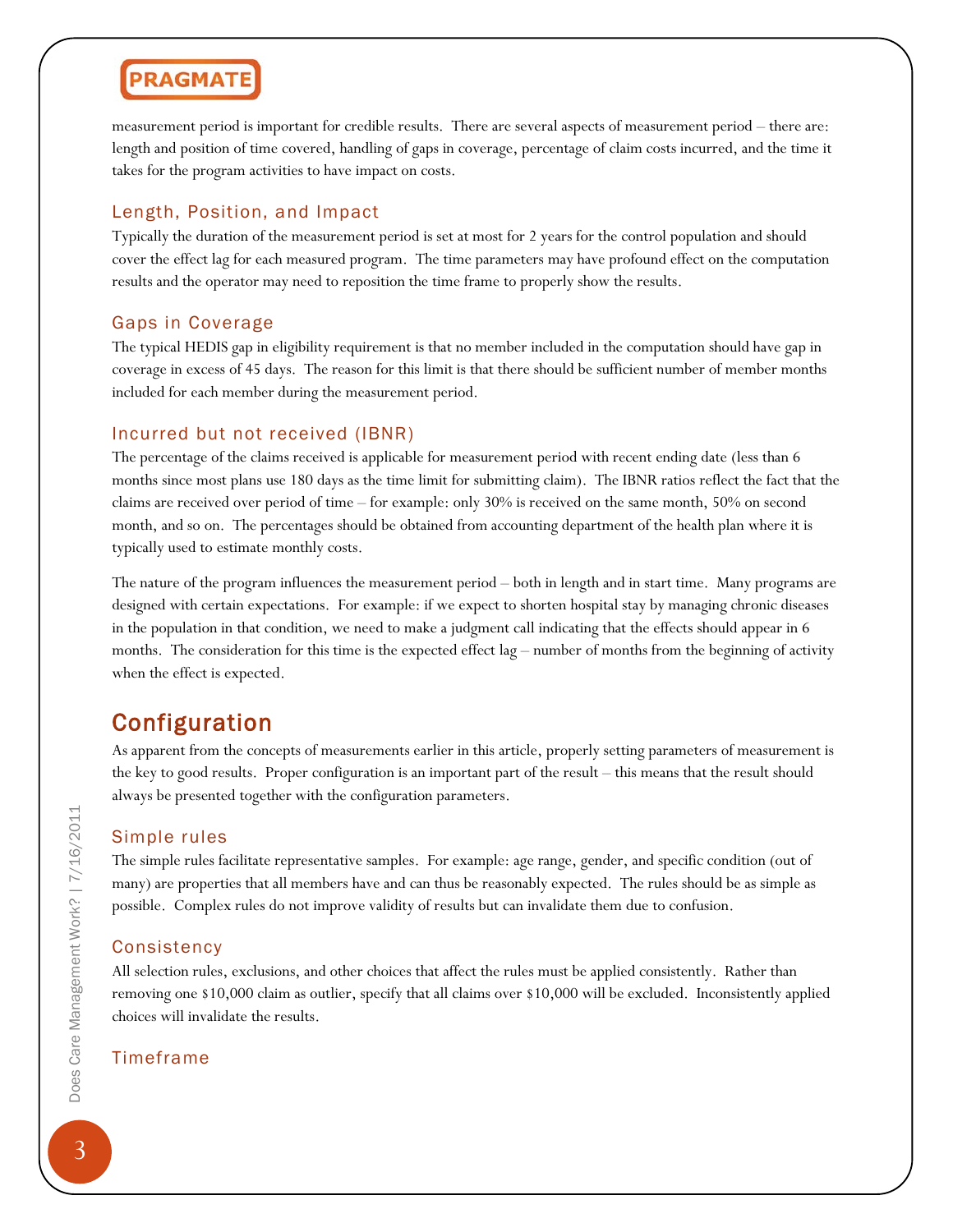

Many of the effects take time over time. Part of it is reality that activities that are part of a program do not all occur at the same time; another part is that the effect of activities has lag time. Always allow enough time to let the results "mature".

#### Flexibility

Each set of constraints and rules is subject to change. The researcher will need flexibility to change the rules multiple times and visualize differences in results. All parameters of computation should be flexible.

### Analysis

Analyzing the results is the final step of determining whether a program works. In simple terms we will have a control groups (all criteria regardless of program) and we will have the program group (all criteria and membership in the program). Once the PMPM costs are computed, a simple comparison of the control group with program criteria shows whether there is a difference.

Is the difference statistically significant?

#### **Outliers**

The Sigma σ (Standard deviation) determines statistical significance based on commonly accepted standard distribution. Note that for healthcare costs we need more than 20 members in the program to ensure that the standard σ computation is valid. The significance then can be measured by comparing the difference in average value of control and of the specific program. We may indicate that if the difference is more than  $2\sigma$ , it is statistically significant.  $3\sigma$  is common in control diagrams.



The picture shows several measurement groups and their positioning to the control group average. The horizontal lines reflect the average and 1 or 2 multiples of  $\sigma$ . Note that the size of  $\sigma$  will vary with how wide or narrow is the standard distribution. If we take individual group as significant only when they are more than 2σ from the control average. For example: the group P5 in the above picture is an outlier. The above diagram is sometimes referred to as "Control Diagram" and there is an extensive literature describing it. Where multiple programs are measured, this approach finds the outliers.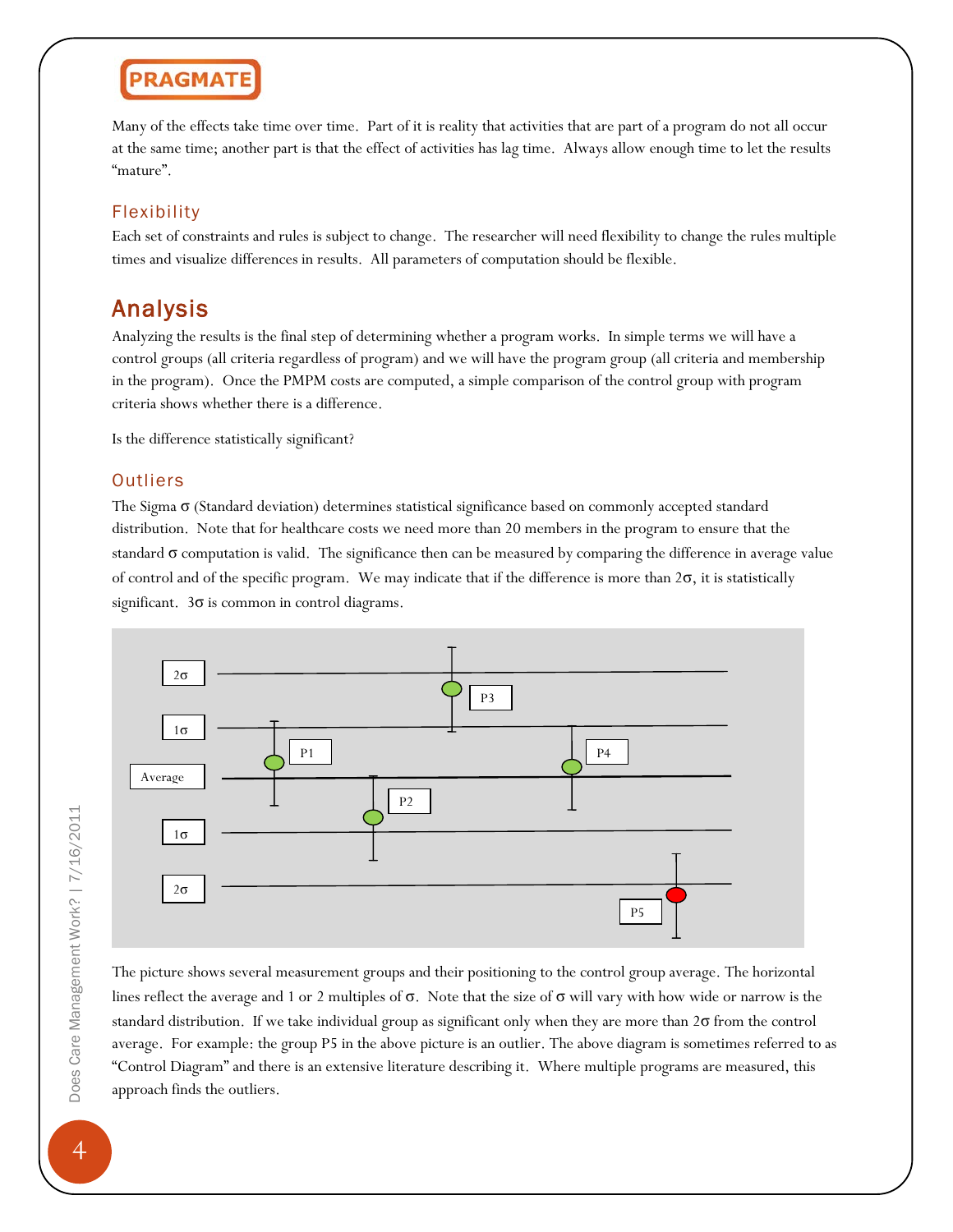The outliers defined above represent a particular measurement period. The results may change when the measurement period changes – different groups may become outliers depending on time frame.

#### Trending

Trends are frequently used to determine the direction and degree of change. The premise of trending of any value is that the value changes over time and that we know the most appropriate curve of change (linear, exponential, periodic). Given the variability of possible results in health costs, our focus is primarily on linear trending – find how the overall value changes over time and establish a line that best fits that trend (least-squares methodology is common).



The picture shows PMPM cost distribution over time. This is a simplified depiction that shows that the program costs are showing trend downward. While we could quantify the trend, a simple glance will reveal that the program costs are diverging from the control. More detailed computation may not improve the information given the stochastic nature of the subject.